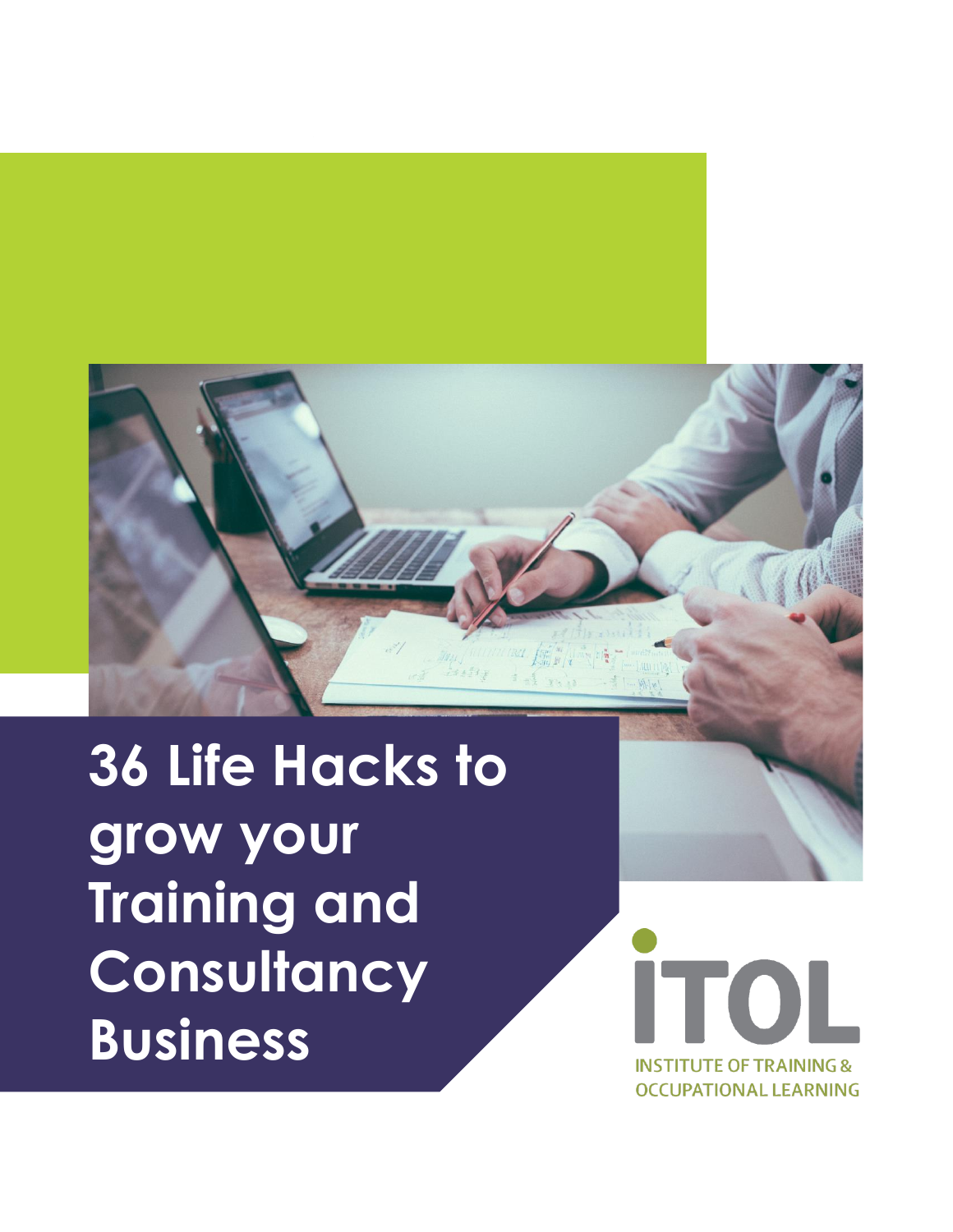## **GROW YOUR TRAINING AND CONSULTANCY BUSINESS**



- **1)** Make sure that your name is never associated with that of a client whose reputation will damage yours. The cost to your reputation as a professional is far greater than the loss incurred by not being prepared to work for undesirable clients.
- **2)** Be prepared to walk away from business if:
	- The client has the reputation for not paying his bills.
	- The client asks you to do anything that suggests that their ethics are questionable; The client absolutely fails to appreciate your value.
	- The client has the reputation among your peers of being more trouble to serve than he is worth.
- **3)** Avoid cutting your daily rate or you will be stuck at the cheap end of the market and will struggle to cover your costs.
- **4)** When you write a sales e-mail, letter or brochure concentrate on communicating not impressing. Check everything for readability. If an intelligent nine-year-old would have difficulty understanding, most clients will.

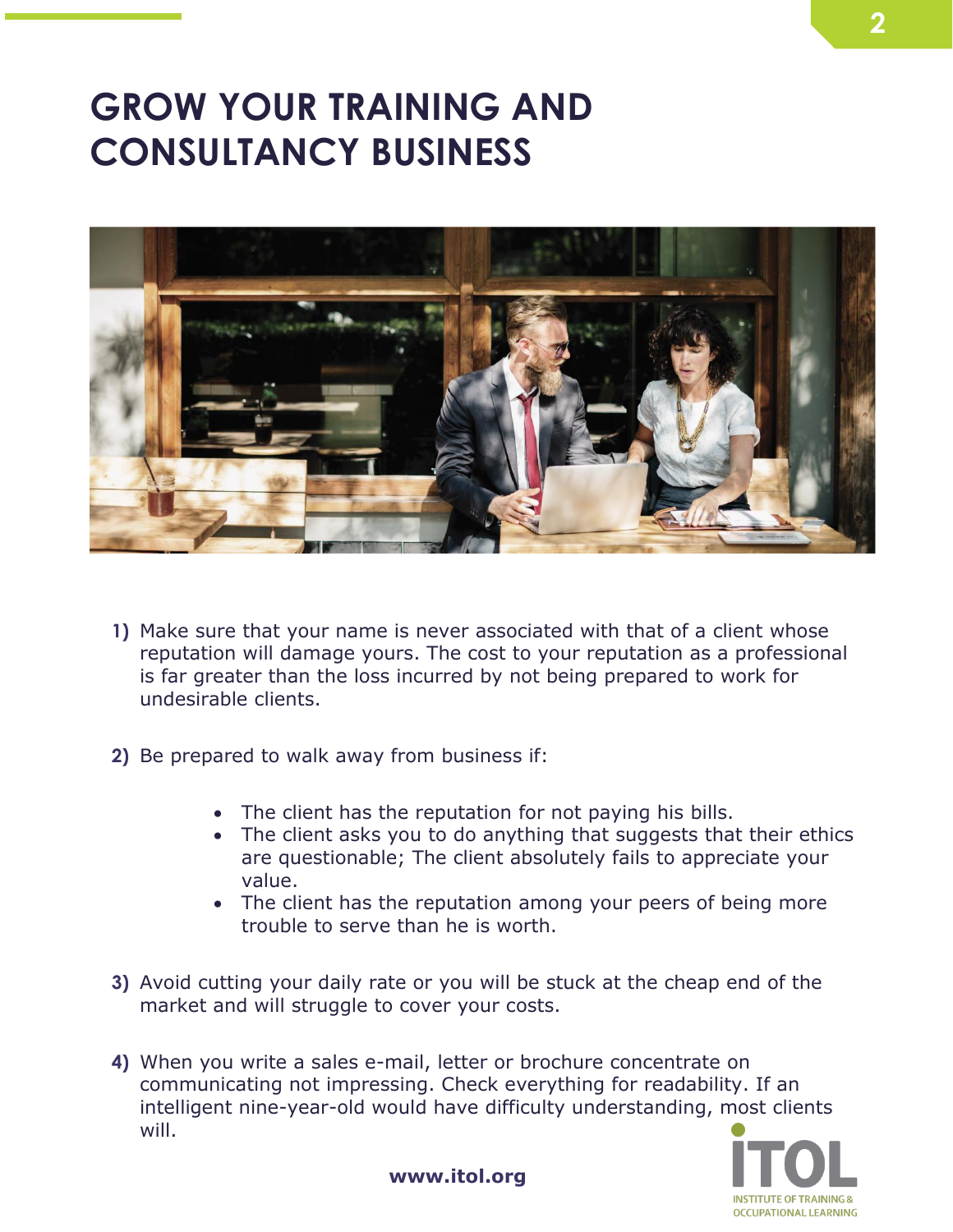- **5)** Consider holding, free of charge, clinics a couple of times a year and invite existing and prospective clients. Take a theme that relates to your field for example *"Current thinking in World Class people development"*
- **6)** Bringing people together, under your leadership, to discuss matters that are important to them will enable you to identify the major problems and issues facing business. Show something of what you can do and build your reputation at a stroke.
- **7)** Don't go overboard on the cost and quality of your marketing and promotional **BUMF -** *Short for "bum fodder" army slang for toilet paper. Did you know? -* Try to match where possible the quality in general use by your clients. They will feel more comfortable with that and will not assume that you overcharge to spend their money in chasing their competitors. In recent research into what clients like and hate about consultants, "excessive fees" remains firmly at the top of the list.

Never even hint that your fees offer anything other than value. On the other hand, remember that buyers put high value on whatever is deemed to be expensive. Never risk belittling your services by undercharging.

- **8)** When presenting a proposal to a senior group prepare a short introduction for your host, or the chairperson, that provides relevant information that you want your audience to know about you. They may not use it, but if they do someone else is doing some subtle selling on your behalf and that adds credibility.
- **9)** If you have difficulty finding the time for all activities never reduce the time spent marketing. Subcontract, if you must, some of your fee-earning activities but always do your own marketing. It is that important if you are to avoid excessive "feast and famine". If, however, you stick to low cost/no cost marketing techniques, having materials available becomes a habit and odd minutes spent producing for example an e-book can lead to major outcomes.
- **10)** Promise only what you can deliver!
- **11)** Deliver more than you promise!
- **12)** Carry on delivering more than you promise!
- **13)** Continue to deliver more than you promise!

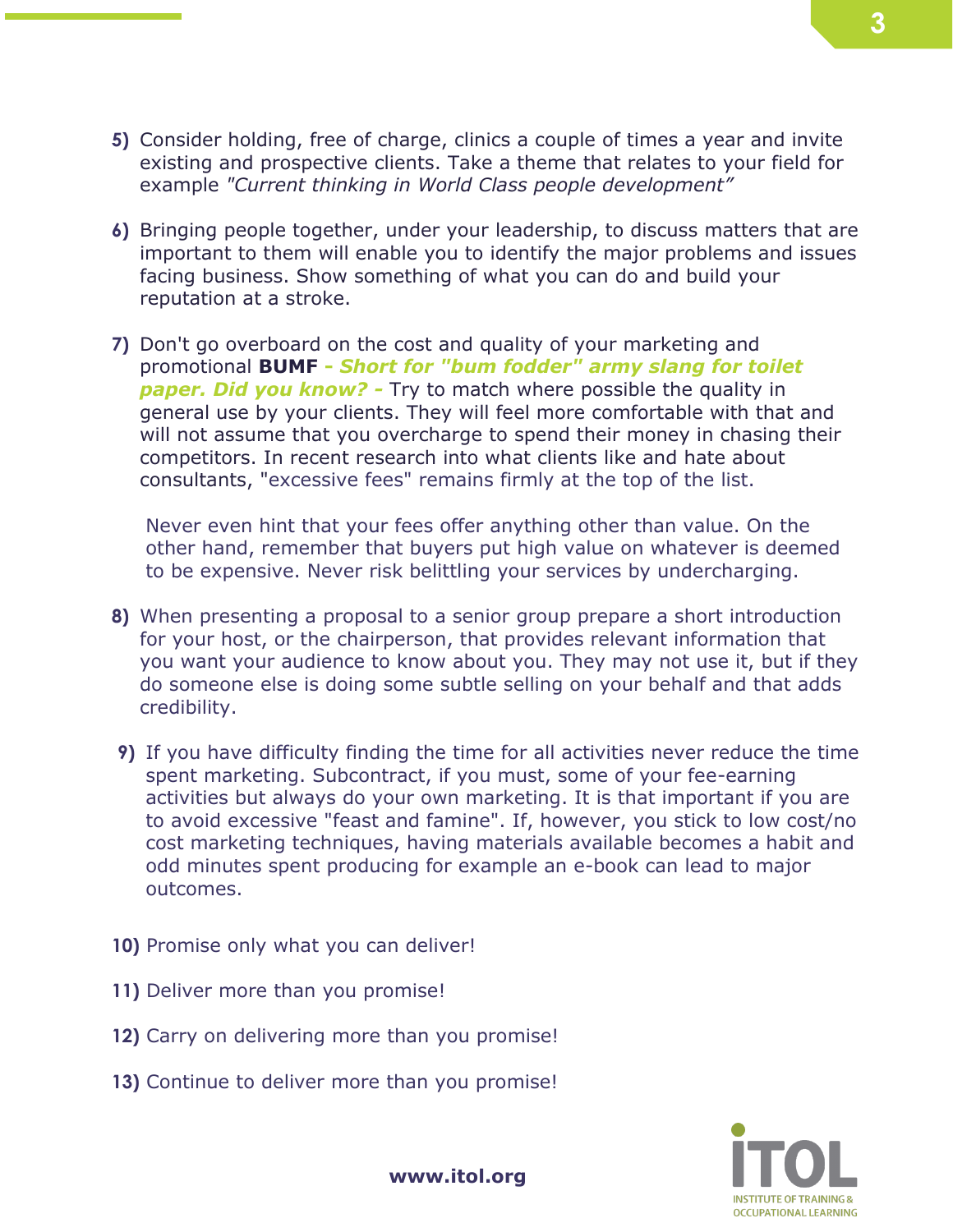- **14)** So that you can afford to walk away when client business is lean, build passive income. Write and sell little booklets with succinct "how to" guidance (a bit like this booklet). Make and sell webinars or podcasts or start a subscription VIP Group.
- **15)** Consider franchising your successful seminars. If you want to franchise your best stuff, make sure it works. Write a manual so that others can do exactly what you do. Ray Kroc, founder of MacDonald's had a very simple agreement: "You either do everything exactly as I say, or you don't do it at all."
- **16)** Set up a Mastermind Group. Be "a nice person to do business with" and justify an annual fee by delivering support and personal improvements. This is often a good option for consultants in particular.
- **17)** Add a handwritten P.S. to letters. In spite of its overuse by the direct mail pro's it still gets read.
- **18)** Use your P.S. to direct your reader back into the main text. For example, "P.S. John Harley of Megabucks estimates savings of one zillion in the first year using the approach described in paragraph three."
- **19)** As we increasingly market by email the PS becomes too artificial. Email marketing can assume the personal touch by using the recipients first name. Most automatic mailers now have this facility.
- **20)** On your website never be tempted by 'click through' advertising, particularly at the head of your site. This says to the potential client; "Now that you've got here, go away!" If you do sell advertising, have it at the end, just before any links so that the visitor has at least seen all that you offer before clicking off elsewhere.
- **21)** If you decide to offer seminars or workshops to existing or potential clients, approach it with an entrepreneur mindset rather than a trainer. Select your subject as one that you could do off the top of your head while standing on it. Keep costs and handouts to a minimum. You can always develop fancy materials when you know that it is worthwhile from a healthy and potentially profitable response.
- **22)** Advertise seminars/workshops so that the last notice falls about 8 to 10 days before "lift off". Longer than 10 days and the potential delegate may put off acting until it is too late. Shorter than 8 days and a businessperson is unlikely to be able to re-arrange appointments. (Research Shenson and Lambert.)

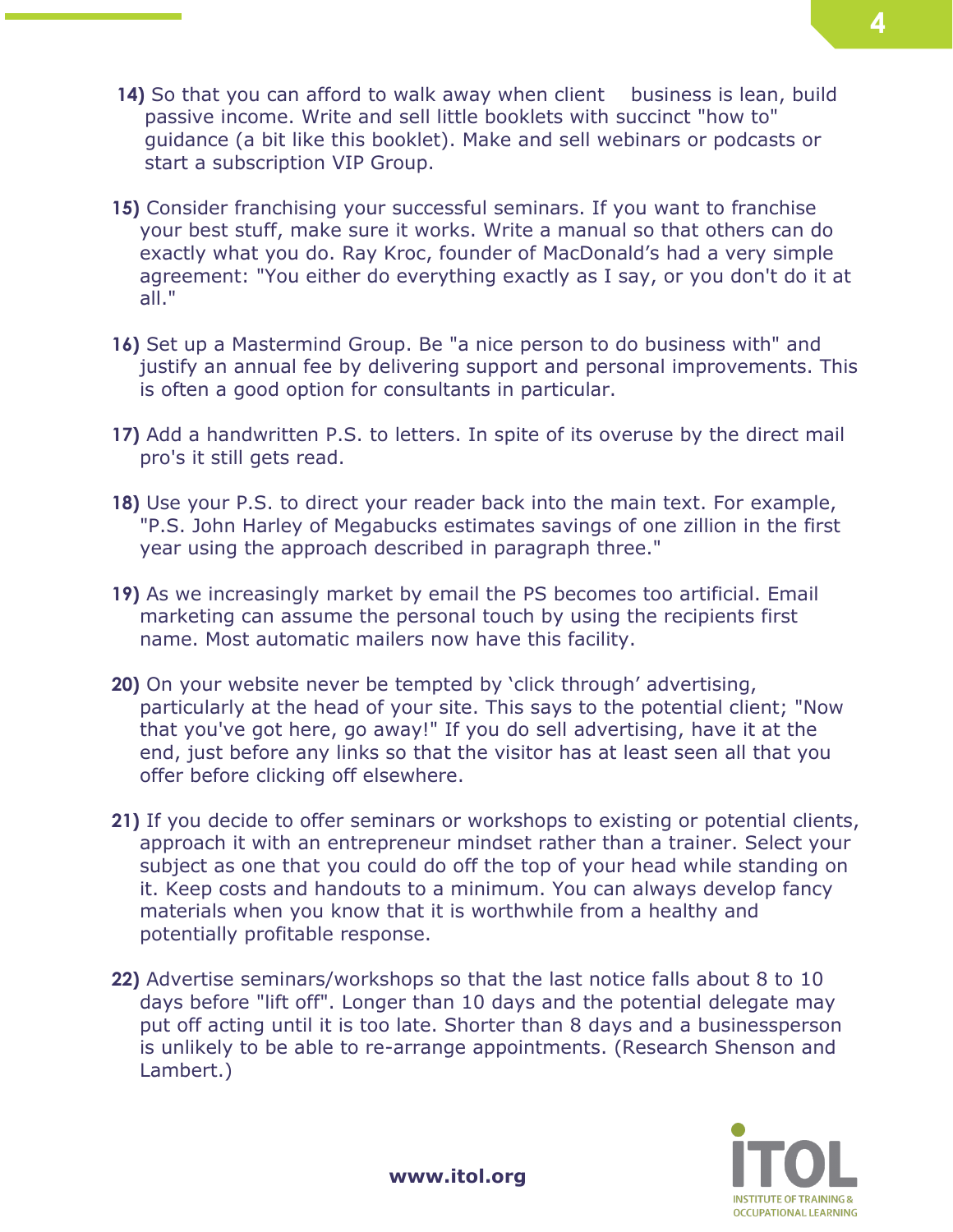- **23)** Titles are important. Express the subject as a "How to…" and, if your offer is credible people will beat a path to your door.
- **24)** Always have available 2 or 3 short talks that you could give to audiences of prospective clients at the drop of a hat. Meeting organisers and Association secretaries who can turn to you in an emergency are friends indeed.
- **25)** Arrange client "Thank You" events. Keep them low key and informal, just serve coffee and cake or cheese and wine. It will enable those who have used your services to tell each other, and interested prospects, how good you always are.
- **26)** Set aside half a day each month to call prospects. Don't try any hard sell. Just say hello and pass on some piece of information that may be of interest. Ask what the important issues are at present by way of natural conversation. Ring off earlier rather than later, they will call you or stop you ringing off if they see a need for your services right now. It's an easy way to keep in touch without pressure and to be the name that they think of when the need arises to buy in your expertise.
- **27)** When awards, unusual or prestigious assignments or honours come your way let people know. Write a short press release and send a friendly e-mail to existing and old clients. Send a slightly more formal note to prospective clients to let them know what they are missing until they hire you. People like to tag on to success. Your successes make you valuable to know, and from a fee perspective just plain valuable. But a word of warning, make what you publish relevant from the reader point of view. Mere promotional puff does nothing for you or your reputation.
- **28)** If your business needs dictate that you must do some cold calling on prospective clients avoid being seen as "another salesperson".

Try this ploy! Ask for an interview to get information for an article that you are writing. Write the article. Send a pre-publication copy to your prospect and ask for their comments and approval of any quotes. Publish the article yourself on the internet and send the link to your prospect with the suggestion that they send it to their friends and business contacts. You now have an informal partnership that you can return to in the future. You also have an implied referral for services.

**29)** When you write articles include your contact details and offer your interested readers some additional information if they contact you personally.



**5**